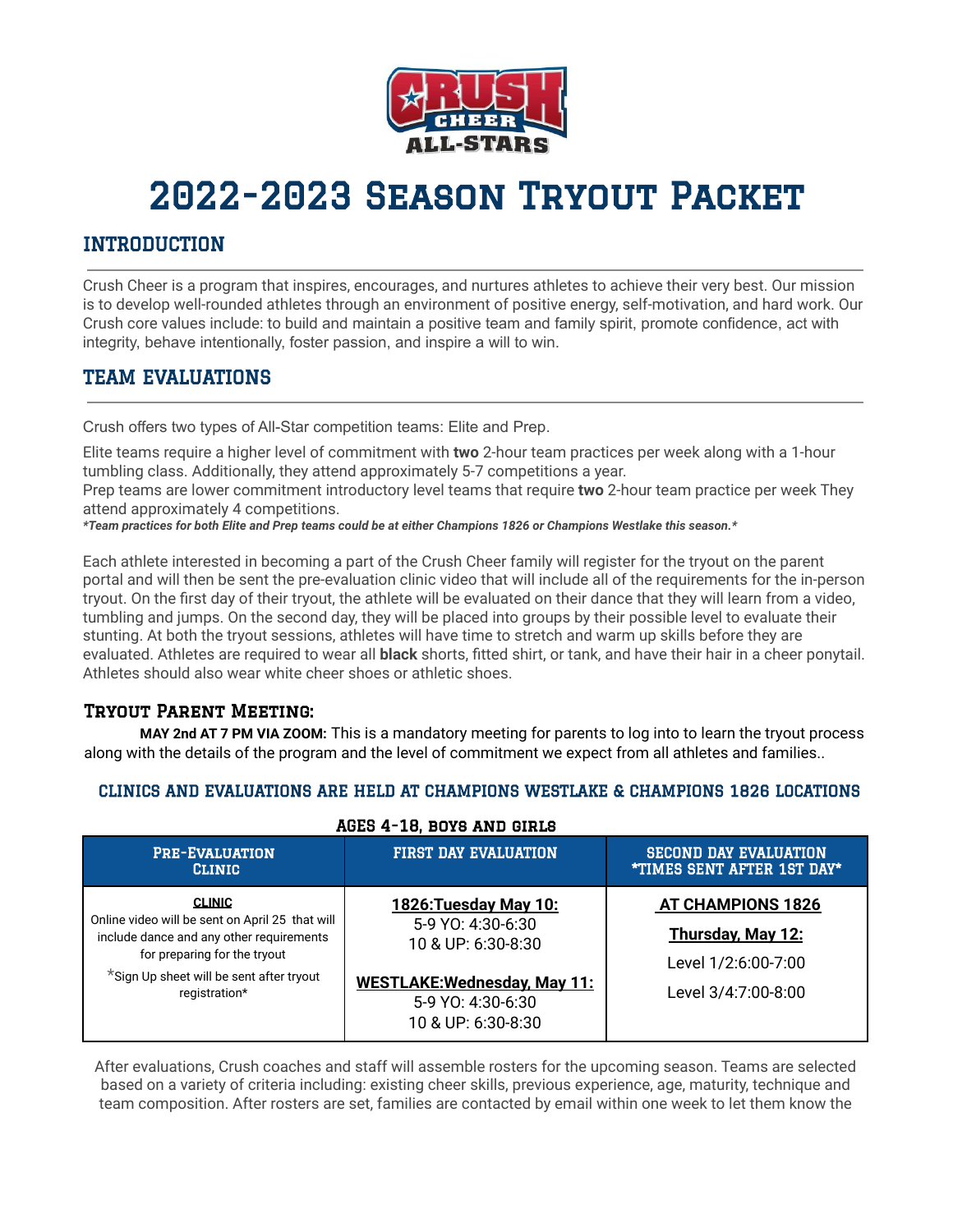results of evaluations for team placements. Final team placements are up to the discretion of the Crush coaching staff; our vision is to create well balanced and successful teams.

# SUMMER PRACTICE SCHEDULE

During the summer (June-August), Crush team members will be expected to attend regular practices to work on team skills and other required elements in preparation for the competition season. All athletes will also attend two choreography-based camps in the summer.

#### **Crush Choreography Skills Camp: June 20 - June 23, 2021, Times TBD at CHAMPIONS 1826**

This is a choreography camp that will be led by our Crush Cheer Coaches. The camp is an important time where athletes will form their stunt groups and begin to work together as new teams.

#### **Choreography Camp: July 9-July 13, 2022 for Elite Teams- Prep Teams will be at a later date**

Choreography Camp is one of the most critical elements to the success of our season and is therefore **mandatory**. Please block off all days until the team schedules are released. Full participation is required because this is the time our choreographers build a customized competition routine for the teams to perform throughout the season..

*\*Specific times of day for each camp are TBD. Both camps are mandatory.*

# REGULAR SEASON PRACTICE SCHEDULE

During the regular 2022-2023 season (mid August through mid-May), Crush teams will have a set weekly practice schedule. For All-Star Elite teams, there are two team practices, each lasting 120 minutes, and an additional Crush tumbling class of your choice. Our prep teams have one team practice along with one skill-building class and a Crush tumbling class during the week.

Practice times usually remain consistent throughout the regular season and are only changed under special circumstances. During important times of the season, additional extra practices may be scheduled. Every attempt will be made to notify you as soon as possible.

*The finalized summer practice schedule and camp schedules will be emailed within a few days after team placement, and the finalized regular season practice schedule will be sent out by mid- to late-summer.*

## COMPETITIONS

All Crush teams will compete in 4-7 competitions between the months of October - May. Most of the competitions will be regional in location (Austin, Houston, San Antonio, or Dallas), with the potential for our Elite teams to travel out-of-state for bid competitions.

The competition schedule will be released at the end of summer. Competitions are subject to change due to various factors throughout the season. We will notify you of changes as soon as possible. Teams may also be awarded bids to participate in the U.S. Finals, D2 Summit or other bid-awarded competitions. Crush teams will attend any competitions they receive bids for at the coaches' discretion.

# COSTS AND TUITION

### **TRYOUTS**

Tryout fees are billed with the tryout registration and include the pre-tryout clinic and a tryout session.

- New Athletes General Tryout<br>
Returning Crush Athletes General Tryout<br>
\$50
- Returning Crush Athletes General Tryout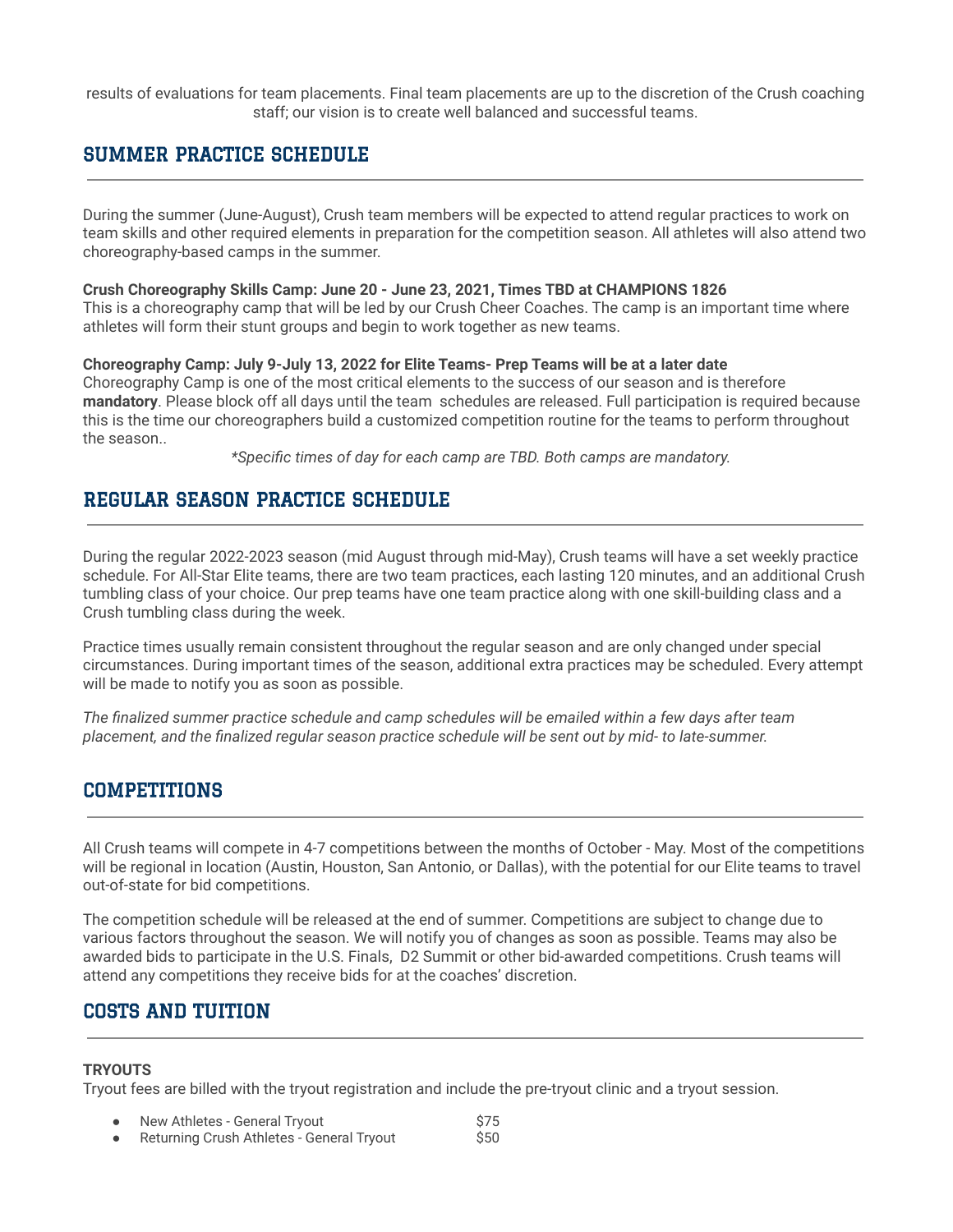#### **MONTHLY TUITION**

Monthly tuition includes team practices, extra practices, administrative costs, and showcase performances. Costs are billed monthly for 12 equal payments through April 25th. The first payment will be charged after signing the contract on May 25th and the remaining payments will be charged on the 25th of each month thereafter. Returning team members will receive a \$10 discount off of each month's tuition for every year of Crush Cheer that they participated through each season's end.

- Show and Prep Team(s) \$275<br>Elite Team(s) \$300
- $\bullet$  Elite Team(s)

## **COMPETITION AND EXTRA FEES**

Competition & Extras Fees cover competition entry fees, coaches' travel expenses, choreography costs, and music fees. Costs are billed monthly, from **July 25, 2022 - April 25, 2023**.

|  | Show and Prep Teams | \$125 |
|--|---------------------|-------|
|--|---------------------|-------|

● Elite Team(s) \$135

#### **MANDATORY COSTS NOT INCLUDED IN TUITION**

*All costs are not inclusive of tax, and are subject to change.*

| $\bullet$ | Warm-ups                                | \$200 est (due in August)  |
|-----------|-----------------------------------------|----------------------------|
| $\bullet$ | Competition Uniform + Bow               | \$475 est. (due in summer) |
| $\bullet$ | <b>Practice Wear</b>                    | \$225 est.                 |
| $\bullet$ | <b>Annual Registration Fee</b>          | \$45 (due in May)          |
| $\bullet$ | <b>Competition Makeup</b>               | \$55 (due in August)       |
| $\bullet$ | <b>Team Membership Dues</b>             | \$60 (due in summer)       |
| $\bullet$ | Summer "Evolution Camp," week-long camp | \$155 (due in June)        |
|           |                                         |                            |

*\*All athletes must also purchase cheer shoes (Nfinity Vengeance brand) from their retailer of choice to wear at cheer competitions and practices. Est. cost: \$100.*

#### **OPTIONAL COSTS NOT INCLUDED IN TUITION**

|           | • Optional 30 MIN Flyer/Flexibility class | \$50 each (Monthly) |
|-----------|-------------------------------------------|---------------------|
|           | • Optional 30 MIN Jump class              | \$50 each (Monthly) |
|           | • Optional 60 MIN Flight School           | \$105 (Monthly)     |
| $\bullet$ | Team Backpack                             | \$135               |

During the season, we will also make available *optional* Crush team apparel and merchandise.

There is the possibility of extra costs for end-of-season bid events (Summit, U.S. Finals, etc.) for teams that qualify during the season. Participation specifically for the Summit competition will be expected from all athletes awarded any level of bid if the coaches decide the team will attend the event.

Additionally, throughout the competition season, athletes will be required to travel. Hotel accommodations and travel expenses will be the responsibility of the parent/guardian. Most competitions require all athletes to stay in specific hotels per the "Stay-to-Play" policy. " Stay-to-Play" is a USASF policy that requires every athlete to stay at host hotels to be eligible to compete at an event unless a family member lives in a certain radius of the competition.

## TEAM EXPECTATIONS

All-Star Cheer is a select sport. It takes commitment from both the athlete and the families of athletes. The team and individual can only be truly successful with everyone at practice. We work extremely hard to try and minimize conflicts for our athletes, and expect athletes to make every effort to maintain good attendance.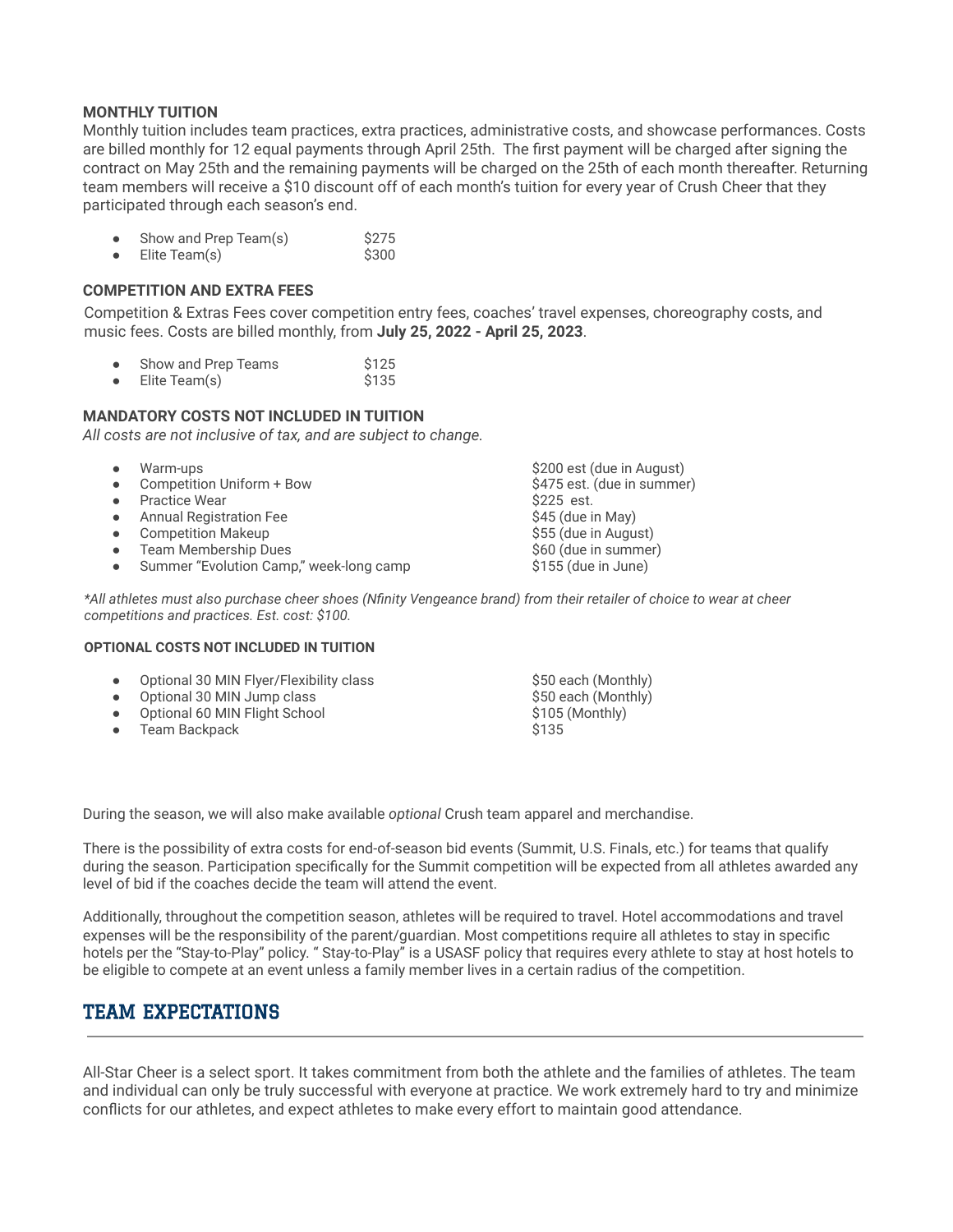If you are involved in a school activity, have a planned vacation, or other reason to miss practice, you are required to provide a written notice 2-weeks in advance. All other absences such as illness should be reported as soon as possible.

## 2020-2021 HOLIDAY SCHEDULE

| 4th of July                 | June 30 - July 4, 2022                                                     |
|-----------------------------|----------------------------------------------------------------------------|
| Labor Day                   | September 4 - September 5, 2022                                            |
| <b>Thanksgiving Holiday</b> | November 20 - November 26, 2022                                            |
| Winter Break                | December 18 - January, 2023                                                |
| <b>Spring Break</b>         | March 12 - March 18 (We hold practices on the last Sunday of Spring Break) |
| Easter                      | April 9, 2023                                                              |
|                             |                                                                            |

## SKILL GRID

We look to build well-rounded athletes that are not defined by just one facet of cheer. During the tryout process, all athletes are evaluated on jumps, dance, core strength, stunt ability, tumbling, and overall coordination and sharpness. All tumbling skills that are demonstrated must be executed with consistency and strong technique, as well as in conjunction with other skills. We also consider the athlete's age, maturity, stunt position, choreography retention, overall coachability and team composition when building our teams. It is best to go into evaluations with no expectations as teams are decided with the big picture in mind. Please trust the process.

Tumbling skills alone do not determine level placement; however, nearly every athlete should have all of the appropriate tumbling skills for their level, and be able to perform the skills with consistency and strong technique. As established by Varsity, the following grid lists the tumbling skills for each level of All-Star cheer, however our team placement is not solely based on tumbling:

# Varsity All Star Level Appropriate Tumbling Skills

| <b>LEVEL 1</b>                                                                                                                                                                                                                                                                           |                                                                                                                                                                                                                                                                                                                                                                                                                                                                                       |  |  |  |
|------------------------------------------------------------------------------------------------------------------------------------------------------------------------------------------------------------------------------------------------------------------------------------------|---------------------------------------------------------------------------------------------------------------------------------------------------------------------------------------------------------------------------------------------------------------------------------------------------------------------------------------------------------------------------------------------------------------------------------------------------------------------------------------|--|--|--|
| <b>STANDING TUMBLING SKILLS</b>                                                                                                                                                                                                                                                          | <b>RUNNING TUMBLING SKILLS</b>                                                                                                                                                                                                                                                                                                                                                                                                                                                        |  |  |  |
| FORWARD ROLL . STRADDLE ROLL . HAND STAND . HAND STAND FORWARD ROLLFRONT LIMBER<br>FRONT WALK OVER . CARTWHEEL . BACKWARD ROLL<br>BACK EXTENSION ROLL . PUSH UP TO BACKBEND . STANDING BACKBEND<br>BACKBEND KICK OVER · BACK WALKOVER                                                    | ROUND OFF . CARTWHEEL BACK WALKOVER . FRONT WALKOVER TO CARTWHEEL/ROUND OFF<br>CARTWHEEL 1/2 TURN FRONT WALKOVER • CONNECTED SKILLS -CARTWHEEL/BACK WALKOVER                                                                                                                                                                                                                                                                                                                          |  |  |  |
| <b>LEVEL 2</b>                                                                                                                                                                                                                                                                           |                                                                                                                                                                                                                                                                                                                                                                                                                                                                                       |  |  |  |
| <b>STANDING TUMBLING SKILLS</b>                                                                                                                                                                                                                                                          | <b>RUNNING TUMBLING SKILLS</b>                                                                                                                                                                                                                                                                                                                                                                                                                                                        |  |  |  |
| STANDING BACK HANDSPRING . BACK HANDSPRING STEP OUT<br>BACK EXTENSION ROLL BACK HANDSPRING . BACK WALKOVER BACK HANDSPRING                                                                                                                                                               | CARTWHEEL BHS . ROUND OFF BHS . ROUND OFF BHS STEP OUT<br>ROUND OFF BHS SERIES . FRONT WALKOVER TO ROUND OFF BHS SERIES                                                                                                                                                                                                                                                                                                                                                               |  |  |  |
| <b>LEVEL 3</b>                                                                                                                                                                                                                                                                           |                                                                                                                                                                                                                                                                                                                                                                                                                                                                                       |  |  |  |
| <b>STANDING TUMBLING SKILLS</b>                                                                                                                                                                                                                                                          | <b>RUNNING TUMBLING SKILLS</b>                                                                                                                                                                                                                                                                                                                                                                                                                                                        |  |  |  |
| BHS SERIES . JUMP TO BHS . JUMP TO BHS SERIES<br>BHS SERIES JUMP BHS SERIES . BHS STEP OUT BHS COMBO                                                                                                                                                                                     | ARIELS . PUNCH FRONT . ROUND OFF TUCK . ROUND OFF BHS BACK TUCK<br>ROUND OFF BHS SERIES TO BACK TUCK . FRONT WALKOVER TO ROUND OFF BHS BACK TUCK<br><b>FRONT WALKOVER TO ROUND OFF BHS SERIES BACK TUCK</b>                                                                                                                                                                                                                                                                           |  |  |  |
| <b>LEVEL 4</b>                                                                                                                                                                                                                                                                           |                                                                                                                                                                                                                                                                                                                                                                                                                                                                                       |  |  |  |
| <b>STANDING TUMBLING SKILLS</b>                                                                                                                                                                                                                                                          | <b>RUNNING TUMBLING SKILLS</b>                                                                                                                                                                                                                                                                                                                                                                                                                                                        |  |  |  |
| STANDING BACK TUCK . BHS BACK TUCK . BHS SERIES TO BACK TUCK<br>JUMP BHS BACK TUCK . BACK WALKOVER BHS BACK TUCK . BHS SERIES TO LAYOUT<br>BHS BACK TUCK BHS BACK TUCK . BHS BACK TUCK BHS LAYOUT<br>JUMP TO BHS SERIES TO BACK TUCK/LAYOUT . BHS WHIP TO BHS SERIES TO BACK TUCK/LAYOUT | <b>CARTWHEEL BACK TUCK · ROUND OFF LAYOUT</b><br>ROUND OFF BHS LAYOUT/LAYOUT STEPOUT / X-OUT . ROUND OFF BHS SERIES TO LAYOUT<br>FRONT WALKOVER THROUGH TO LAYOUT . PUNCH FRONT STEPOUT TO LAYOUT<br>ROUND OFF BHS SERIES TO LAYOUT . ROUND OFF BHS WHIP BHS TO LAYOUT<br>PUNCH FRONT STEPOUT BHS WHIP BHS TO BACK TUCK . PUNCH FRONT STEPOUT BHS WHIP BHS TO LAYOUT<br><b>FRONT HANDSPRING PUNCH FRONT</b><br>FRONT HANDSPRING PUNCH FRONT THROUGH TO ROUND OFF BHS BACK TUCK/LAYOUT |  |  |  |